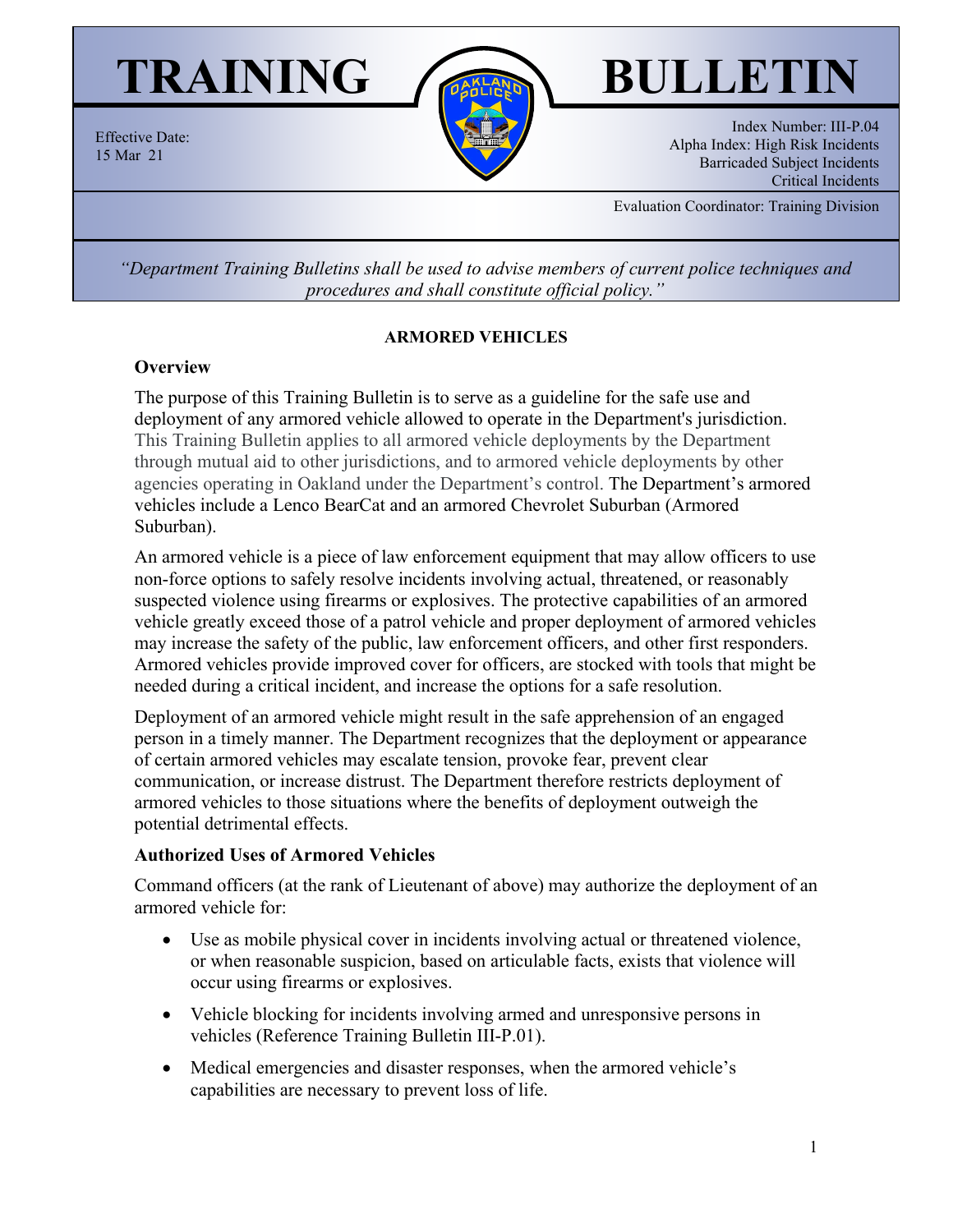

Armored Vehicles, Index Number III-P.04

• Oversight and informational purposes, as authorized by the Police Commission

Commanders shall only authorize the deployment of armored vehicles when the specific capabilities of the BearCat or Armored Suburban are necessary to bring an incident to a safe conclusion. Any authorized departure from an armored vehicle's place of storage shall be considered a deployment.

# Safe use of armored vehicles during authorized deployments:

Vehicle deployments will necessarily vary depending on the circumstances at hand. All uses of armored vehicles should be consistent with Department training and procedures and include:

- Maintaining adequate cover. The armored vehicle's capabilities greatly exceed those of any patrol vehicles and should be maximized.
- Restricting persons' movement. The armored vehicle may give an advantage over conventional patrol vehicles for such maneuvers as blocking in another vehicle.
- Allowing for peaceful negotiations. Armored vehicles may allow officers to get into position to safely negotiate while still maintaining cover.
- The armored vehicle should be placed in such a way as to maximize the position of protection for officers or others at risk of harm, to allow all reasonable means for resolving the incident peacefully.
- Protecting Life. Armored vehicles may be able to operate in situations (e.g. active shooter) where personnel driving conventional vehicles would be at risk.
- Assessing the threat posed by the armed person, and proportional force options to respond to immediate contingencies if necessary. Depending on the ability of officers to mitigate the immediate threat posed by an armed person to officers and the public, officers may not need to necessarily use force pre-emptively even if the person moves or awakens and does not immediately disarm themselves.

# **Pre-planned Operation of Armored Vehicles**

All pre-planned deployments of armored vehicles must be authorized by a command officer at the rank of Captain or above. Commanders shall ensure that an operations plan (Reference Training Bulletin III-Q and TF –3116 Operations Plan and Risk Assessment Overview) is completed for all pre-planned deployments.

Commanders shall make every effort to avoid the deployment of armored vehicles in the presence of minors, the elderly, medically compromised people, people with physical, mental or intellectual disabilities, people with limited English proficiency, or other vulnerable people. (Reference DGO K-3 Use of Force for definition of "vulnerable people".)

Commanders shall determine whether to deploy an armored vehicle based on credible intelligence, and consider the following variables when determining whether to deploy an armored vehicle, and the type of armored vehicle to deploy: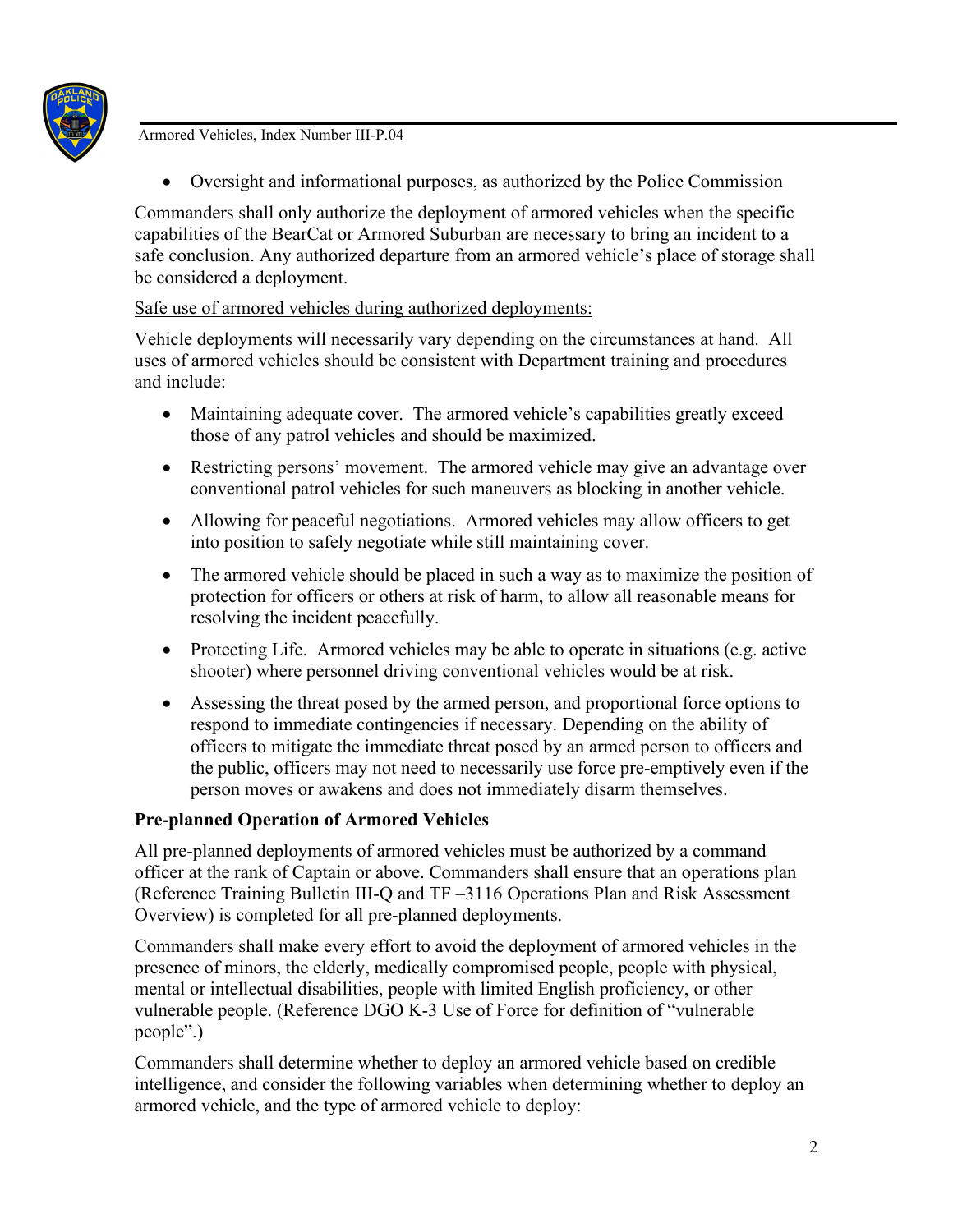15 Mar 21 ● Oakland Police Department

- Whether the use of an alternative operation location would diminish the need to use an armored vehicle.
- Potential presence of minors, elderly, medically compromised, people with physical, mental or intellectual disabilities, people with limited English proficiency, or other vulnerable people. (Note: This variable should be given special consideration due to the potential for trauma.)
- Potential presence of uninvolved persons. (Note: This variable should be given special consideration due to the potential for trauma.)
- Potential traumatic effect of an armored vehicle's presence on neighbors and other bystanders.
- Lack of knowledge on relevant characteristics of the operation location and persons present.
- Reliability of intelligence source for information on the operation location and persons present.
- For night-time operations, potential effects on sleeping or just-awakened persons.
- Potential presence of firearms (including caliber and type), explosives, chemical agents, edged weapons.
- Potential skills of persons present to use firearms or other weapons, including experience in law enforcement, military, or other armed groups.
- Whether the targeted person(s) have a history (within a time period relevant to the suspected crime) involving the criminal use of firearms or other weapons.
- Geographic factors, such as barriers, locked gates, water, thick brush, and narrow roads, and other factors that limit the maneuverability of the armored vehicle.
- Presence and type of animals present.

### **Prohibited Uses of Armored Vehicles**

All uses that are not authorized by this policy are prohibited. For purposes of clarity, the following are specifically noted as prohibited uses:

- Recruitment, public relations, or promotional activities
- Crowd control
- Routine patrol operations
- Attachment of a weapon
- Attachment of a ram (outside of use during natural disasters or medical emergencies)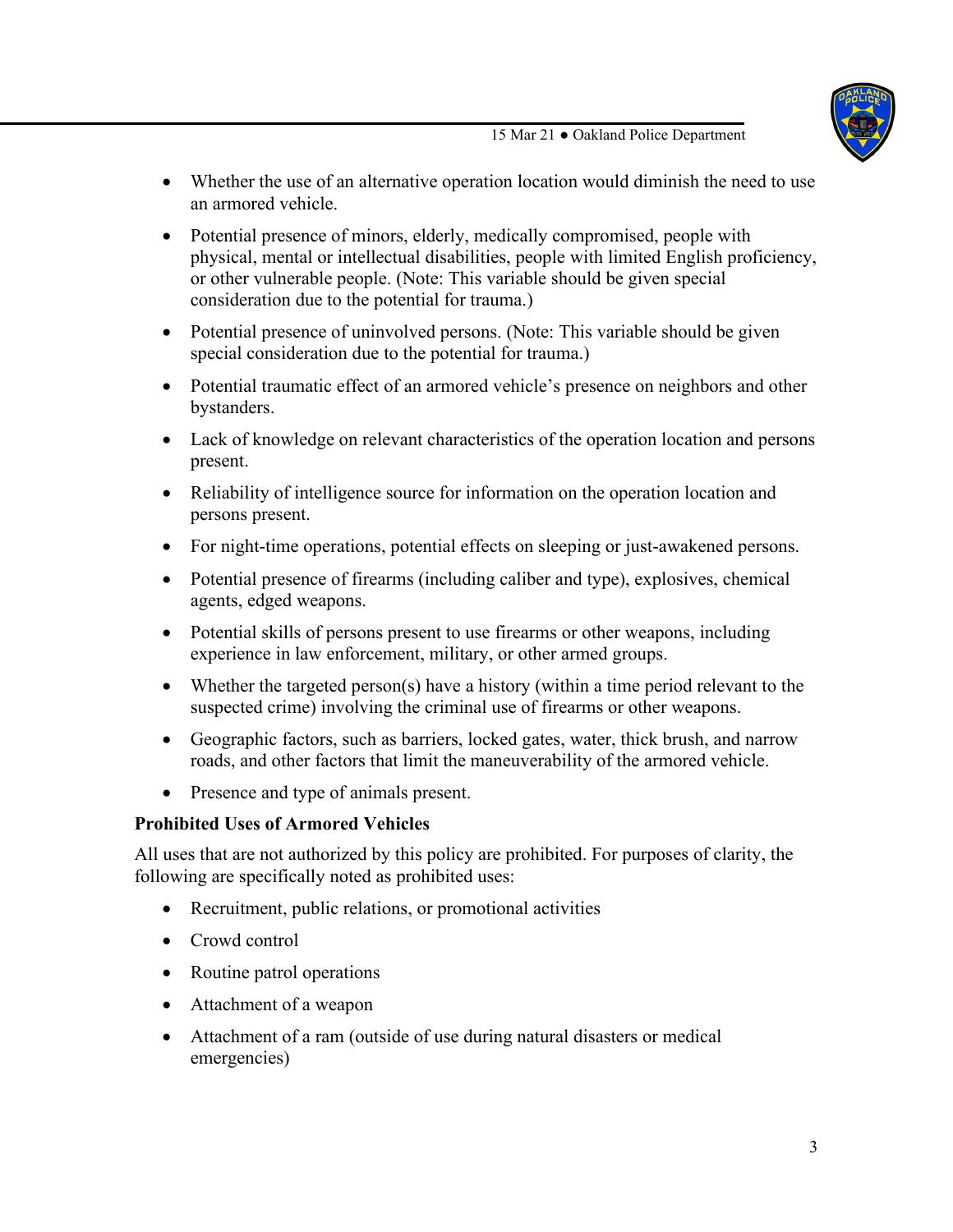

Armored Vehicles, Index Number III-P.04

# **Operation of Armored Vehicles**

Armored vehicles shall only be operated by officers<sup>[1](#page-3-0)</sup> certified by the Tactical Operations Team commander. This includes, but is not limited to, all members of the Entry Team and Sniper Team elements. It also includes all Patrol Rifle Officers (PRO's).

# **Vehicle and Operations Training**

All officers authorized to operate armored vehicles shall participate in training sessions for their proper operation, which shall be conducted by a member of the Department's Training Staff. Periodic training shall include a review of the essential features of the vehicle, and a driving, operational and tactical maneuvering assessment, to ensure all operators are proficient in its use, and aware of emergency procedures. The records of such training shall be maintained by the Department's Training Staff.

Armored vehicles shall also be included in scenario-based training, to provide officers who respond to critical incidents with continued familiarization to ensure the safe operation and effectiveness of these vehicles. Scenario and classroom-based training also offer the opportunity to screen for, monitor, and assess an officer's mental and physical readiness to conduct critical incident operations prior to deployment in such operations.

Use of an armored vehicle for training purposes shall be considered a "use" for purposes of reporting.

### **Use of Video Recording Devices with Armored Vehicles**

Officers operating an armored vehicle shall utilize any video recording devices assigned to that vehicle<sup>[2](#page-3-1)</sup> in accordance with Departmental policy for the use of portable digital recording devices (e.g. Departmental General Order I-15.1). This means that absent exigent circumstance (e.g. active shooter) the recording devices shall be attached to the armored vehicle and activated prior to initiating the circumstances enumerated in policy (e.g. detentions and arrests, serving a search or arrest warrant). Additionally, recording devices shall not be deactivated until allowed per policy.

Once an armored vehicle is deployed to the scene, the on-scene supervisor of the officers utilizing the armored vehicle (e.g. Team Leader of the Designated Arrest Team) shall ensure the cameras are positioned towards the person or the location of interest when it is feasible to do so safely.

The officer operating the armored vehicle is responsible for ensuring video recording devices are deployed with the armored vehicle and activated appropriately, recordings are uploaded to the appropriate system, and video recording devices are returned to their charging stations. These duties may be assigned to other personnel by the incident commander as necessary.

<span id="page-3-0"></span><sup>&</sup>lt;sup>1</sup> "Officers" includes all sworn members of all ranks and is used for brevity.

<span id="page-3-1"></span><sup>2</sup> This includes the portable video recording devices assigned each of the Department's armored vehicles, but might include additional devices purchased for armored vehicles in the future.